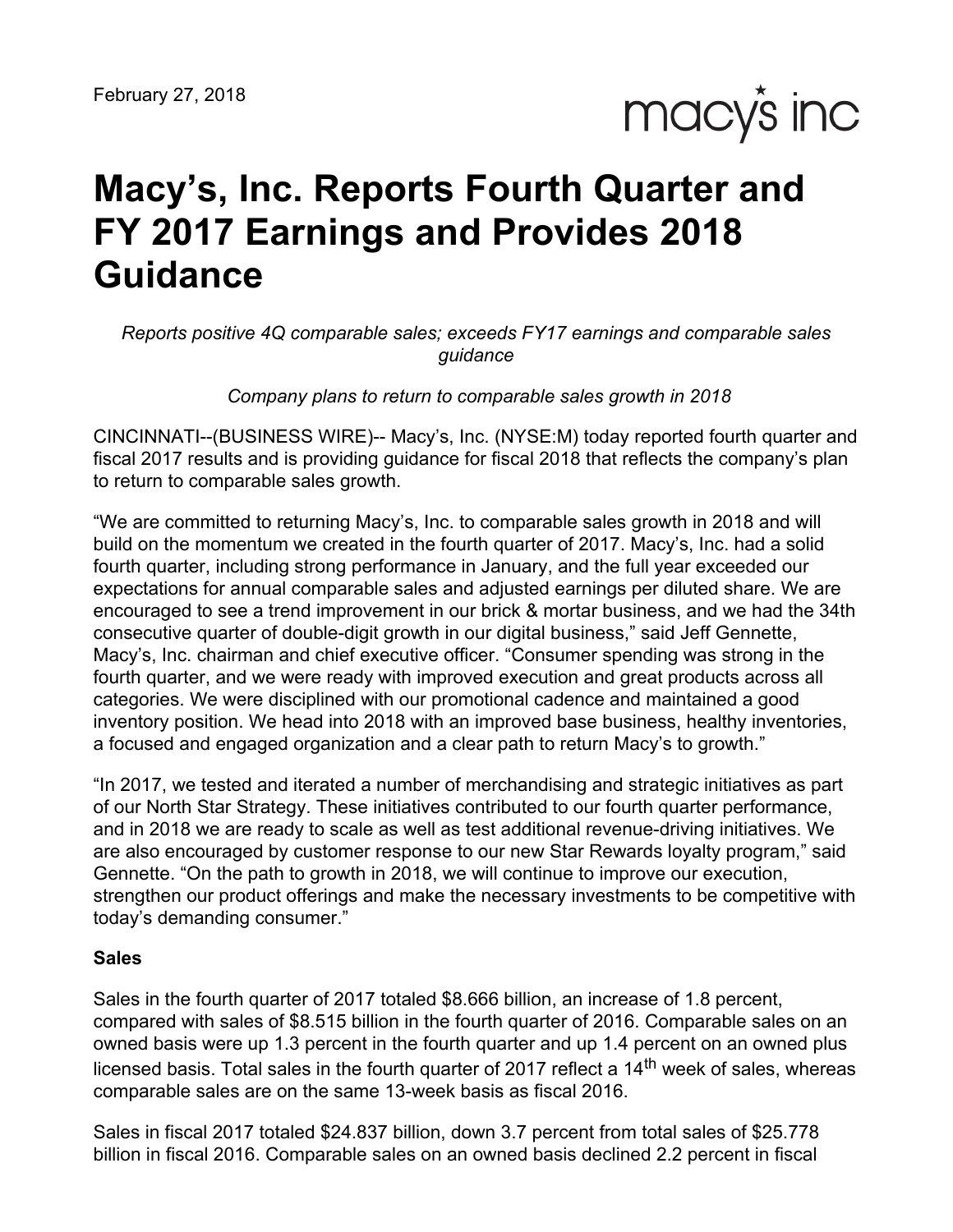2017. Comparable sales on an owned plus licensed basis declined by 1.9 percent in fiscal 2017. Total sales for fiscal 2017 reflect a 53<sup>rd</sup> week of sales, whereas comparable sales are on the same 52-week basis as fiscal 2016.

## **Earnings Per Share**

Fourth quarter 2017 earnings per diluted share were \$4.31 compared to \$1.54 per share in the fourth quarter of 2016. Fiscal 2017 earnings per diluted share were \$5.04 compared to \$1.99 per share in fiscal 2016.

The following chart shows fourth quarter and fiscal 2017 earnings per diluted share excluding restructuring and other costs, non-cash retirement plan settlement charges, net premiums on the early retirement of debt and the impact of federal tax reform on the company's deferred taxes. Results for 2016 exclude restructuring and other costs and noncash retirement plan settlement charges.

Fourth quarter and fiscal 2017 adjusted earnings per diluted share were positively impacted by 7 cents due to the change in the effective annual tax rate due to federal tax reform.

*Fourth Quarter and Fiscal-Year 2017 Adjusted Diluted Earnings Per Share (EPS) Results*

|                                                                                                                             | <b>Fourth</b> |      |                                 |      |
|-----------------------------------------------------------------------------------------------------------------------------|---------------|------|---------------------------------|------|
|                                                                                                                             | Quarter       |      | <b>Fiscal</b>                   |      |
|                                                                                                                             | 2017          | 2016 | 2017                            | 2016 |
| <b>Diluted EPS</b>                                                                                                          |               |      | \$4.31 \$1.54 \$5.04 \$1.99     |      |
| Exclude after-tax impact of restructuring, other costs, non-<br>cash retirement plan settlement charges and net premiums on |               |      |                                 |      |
| the early retirement of debt                                                                                                |               |      | \$0.37 \$0.48 \$0.59 \$1.12     |      |
| Deduct impact of federal tax reform on deferred taxes                                                                       |               |      | \$(1.86) \$0.00 \$(1.86) \$0.00 |      |
| Adjusted diluted EPS excluding certain items identified above                                                               |               |      | \$2.82 \$2.02 \$3.77 \$3.11     |      |

## **Operating Income**

Macy's, Inc.'s operating income for the fourth quarter of 2017 totaled \$1.213 billion, or 14.0 percent of sales, compared to \$815 million, or 9.6 percent of sales, for the fourth quarter of 2016. Operating income for the fourth quarter of 2017 totaled \$1.397 billion, or 16.1 percent of sales, excluding restructuring and other costs of \$152 million and non-cash retirement plan settlement charges of \$32 million. Operating income for the fourth quarter of 2017 includes \$234 million in book gains for the sale of the Union Square Men's building (or 48 cents per diluted share), which was sold in fiscal 2016. Operating income for the fourth quarter of 2016 totaled \$1.062 billion, or 12.5 percent of sales, excluding \$230 million of impairments, store closings and other costs and non-cash retirement plan settlement charges of \$17 million.

For fiscal 2017, Macy's, Inc.'s operating income totaled \$1.807 billion, or 7.3 percent of sales, compared with operating income of \$1.315 billion, or 5.1 percent of sales, for fiscal 2016. Operating income for fiscal 2017 totaled \$2.098 billion, or 8.4 percent of sales,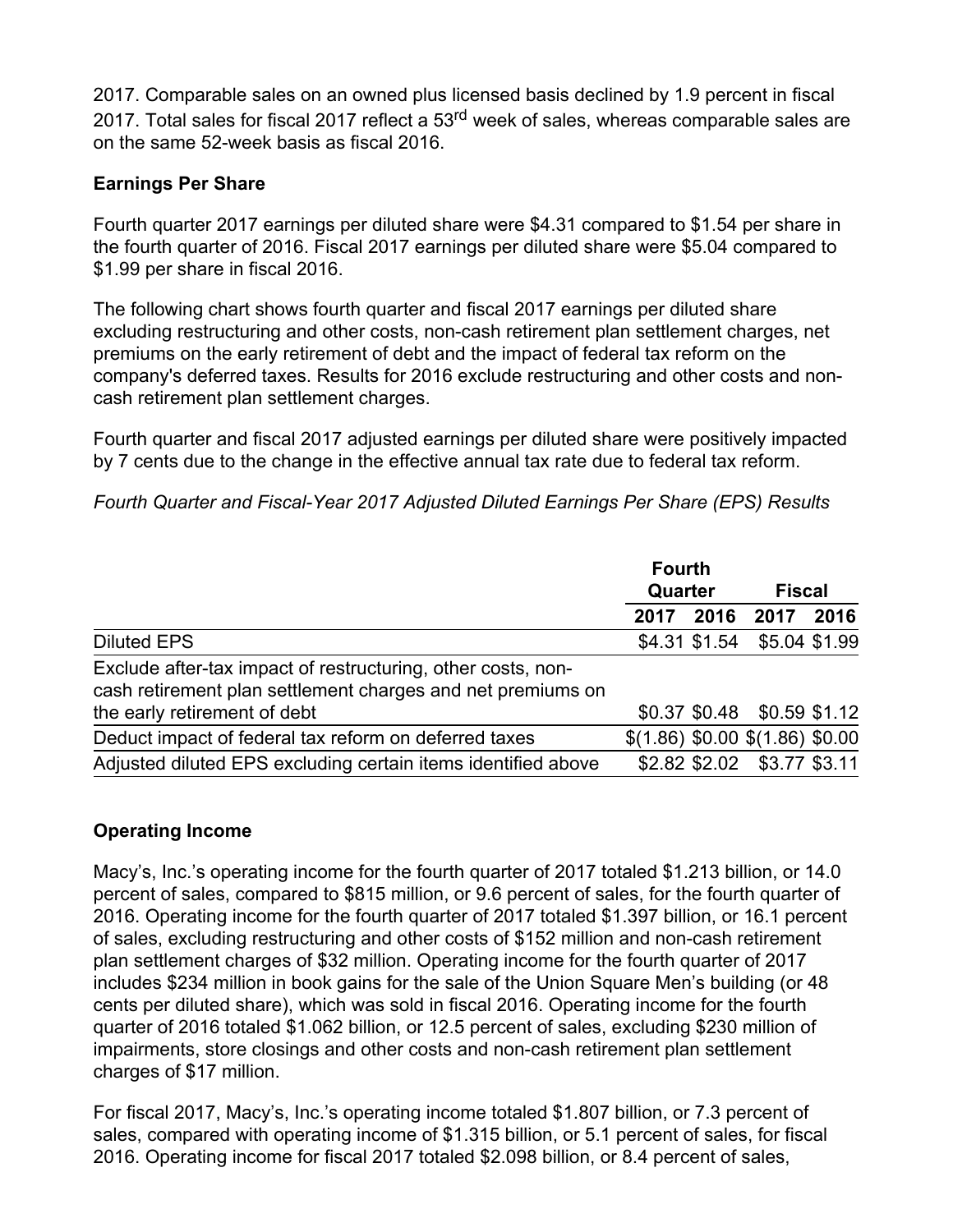excluding \$186 million of restructuring and other costs and \$105 million of non-cash retirement plan settlement charges.

Macy's, Inc.'s fiscal 2016 operating income included \$479 million of impairments, store closing and other costs. Excluding these items, as well as non-cash settlement charges related to the company's retirement plans of \$98 million, operating income for fiscal 2016 was \$1.892 billion or 7.3 percent of sales.

## **Cash Flow**

Net cash provided by operating activities was \$1.944 billion in fiscal 2017, compared with \$1.801 billion in fiscal 2016. Net cash used by investing activities in fiscal 2017 was \$373 million, compared with \$187 million in fiscal 2016. Operating cash flows net of investing were \$1.571 billion in fiscal 2017, compared with operating cash flows net of investing of \$1.614 billion in fiscal 2016. During 2017, the company demonstrated its commitment to a strong balance sheet by utilizing excess cash to delever and reduce its debt by approximately \$950 million.

## **Store Openings/Closings**

In the fourth quarter of 2017, the company opened two new freestanding Bluemercury beauty specialty stores for a total of 137 stores.

In fiscal 2017, the company opened 36 Bluemercury stores, two Macy's stores, 30 Backstage off-price stores within existing Macy's stores and one Bloomingdale's licensed location in Kuwait. The company closed 16 Macy's stores, all as previously disclosed. This includes the closure of the Waterfront store in Homestead, PA, which was announced at the end of the fourth quarter.

In February 2018, the company announced that it will close its Redmond Town Center main store in Redmond, WA, in early 2019. This brings the total to 83 of the approximately 100 store closures announced in August 2016.

## **Real Estate Update**

In fiscal 2017, the company's asset sales totaled \$411 million in cash proceeds. These sales included stores as well as non-store real estate such as warehouses, outparcels and parking garages. Over the last three fiscal years, Macy's, Inc. has completed transactions totaling approximately \$1.3 billion in cash proceeds.

Heading into fiscal 2018, Macy's, Inc. continues to opportunistically evaluate its real estate portfolio to identify opportunities where the redevelopment value of its real estate exceeds that of non-strategic operating locations. The company also continues to focus on creating additional value from its flagship stores while adding vitality to the retail experience.

In February 2018, the company signed an agreement to sell floors 8 through 14 of its State Street store in Chicago to a private real estate fund sponsored by Brookfield Asset Management. Brookfield intends to convert these largely unused floors into dynamic, creative office space. As part of this transaction, Macy's, Inc. will receive a total of \$30 million (\$27 million of consideration and a \$3 million contribution for certain improvements), as well as upside participation in the ultimate value creation associated with the conversion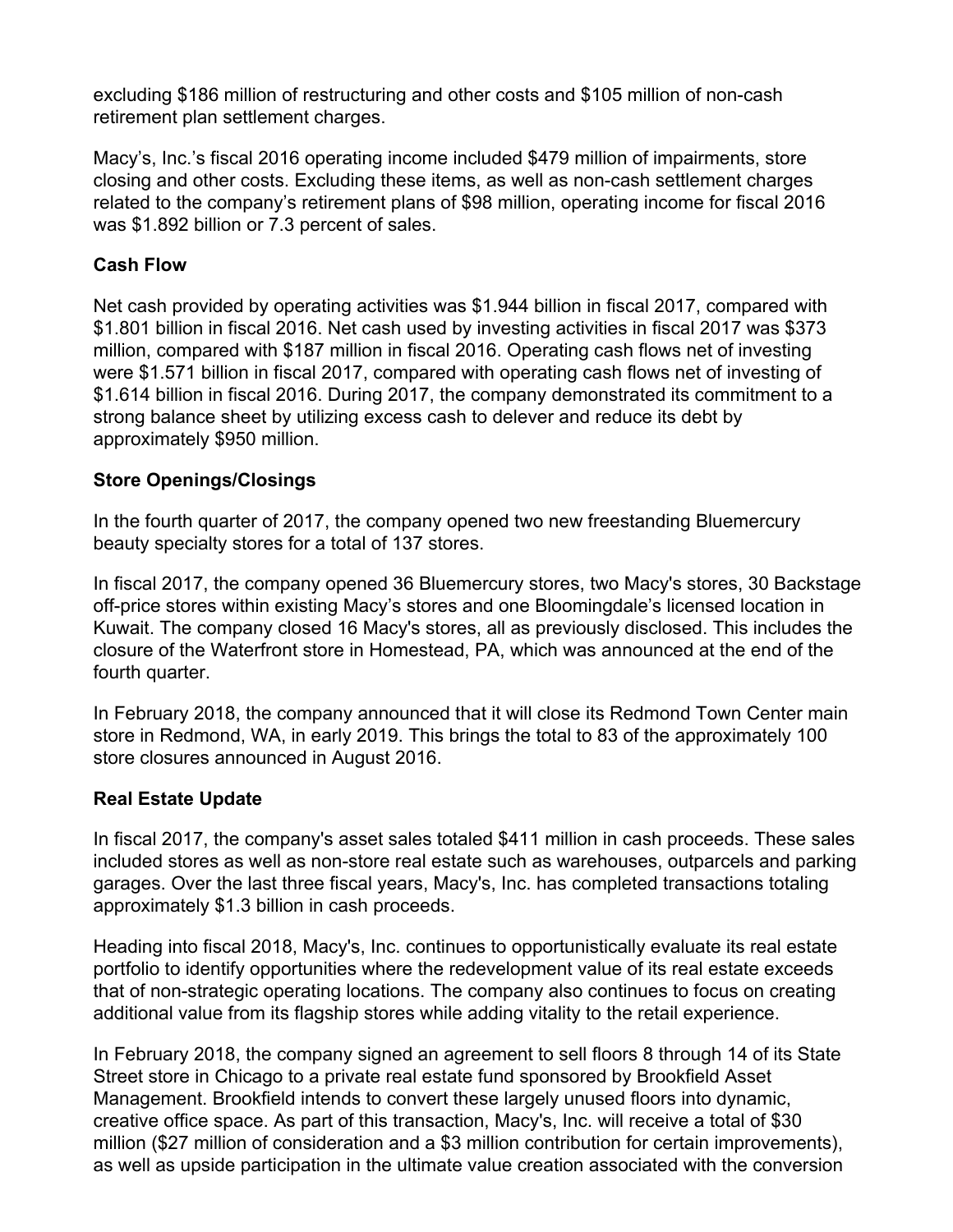of the upper floors to office space. This transaction will enable the company to make Macy's on State Street a more vibrant shopping destination. The company anticipates closing this transaction in the first half of fiscal 2018.

The company is now exploring opportunities to sell the approximately 240,000 gross square foot I. Magnin portion of the main Union Square building in San Francisco. Macy's Union Square comprises multiple buildings, and the former I. Magnin flagship building, situated at the corner of Stockton and Geary Streets, is a separate structure well-suited for development. As previously announced, Macy's sold the Union Square Men's building and is incorporating the men's business into the main store. The company is also making additional enhancements to the Union Square main building through the conversion of street-level selling space into high-end retail shops that will be leased to third parties. The Union Square main building will remain the largest department store in the Bay Area and will comprise approximately 700,000 gross square feet.

Macy's, Inc. continues to work with Brookfield as part of its strategic alliance. The companies have agreed to certain terms on nine assets (of the approximately 50-asset portfolio), which Brookfield will redevelop once it has received the necessary approvals. Upon the completion of certain approvals, Macy's, Inc. will either sell its interests in the individual assets to Brookfield or contribute them to individual joint ventures. If sold, the cumulative value is estimated to be approximately \$50 million. Additionally, Macy's, Inc. would be entitled to an increased purchase price if certain financial targets are achieved for the three largest assets. The company expects that these developments will add vibrancy and desirability to the vicinity, enhancing the retail experience in these locations.

## **Looking Ahead**

The company is strategically investing to accelerate the rollout of a number of near-term growth initiatives impacting stores, technology and merchandising. The company has also developed an employee incentive program to drive results and engagement with associates at every level of the organization, with an emphasis on its hourly associates. These investments are expected to support the company's return to comparable sales growth in fiscal 2018.

Guidance for fiscal 2018 reflects the new accounting standards related to revenue recognition and retirement benefits. Macy's, Inc. has recast its quarterly preliminary and unaudited income statements and balance sheets for 2016 and 2017, which can be found on the investor relations page at [www.macysinc.com](http://www.macysinc.com).

For fiscal 2018, the company expects comparable sales on both an owned and an owned plus licensed basis to be flat to up 1 percent. Total sales are expected to be down between 0.5 percent and 2 percent in fiscal 2018. Adjusted earnings per diluted share of \$3.55 to \$3.75 are expected in fiscal 2018, excluding anticipated settlement charges related to the company's defined benefit plans. Adjusted earnings per diluted share include anticipated asset sale gains of \$300 million to \$325 million in fiscal 2018, compared to \$544 million in asset sale gains for fiscal 2017. The company anticipates an effective annual tax rate of 23.25 percent for fiscal 2018.

Total sales guidance is provided on a 52-week basis in 2018 compared to a 53-week basis in 2017. Comparable sales guidance is provided on a 52-week basis in both 2018 and 2017.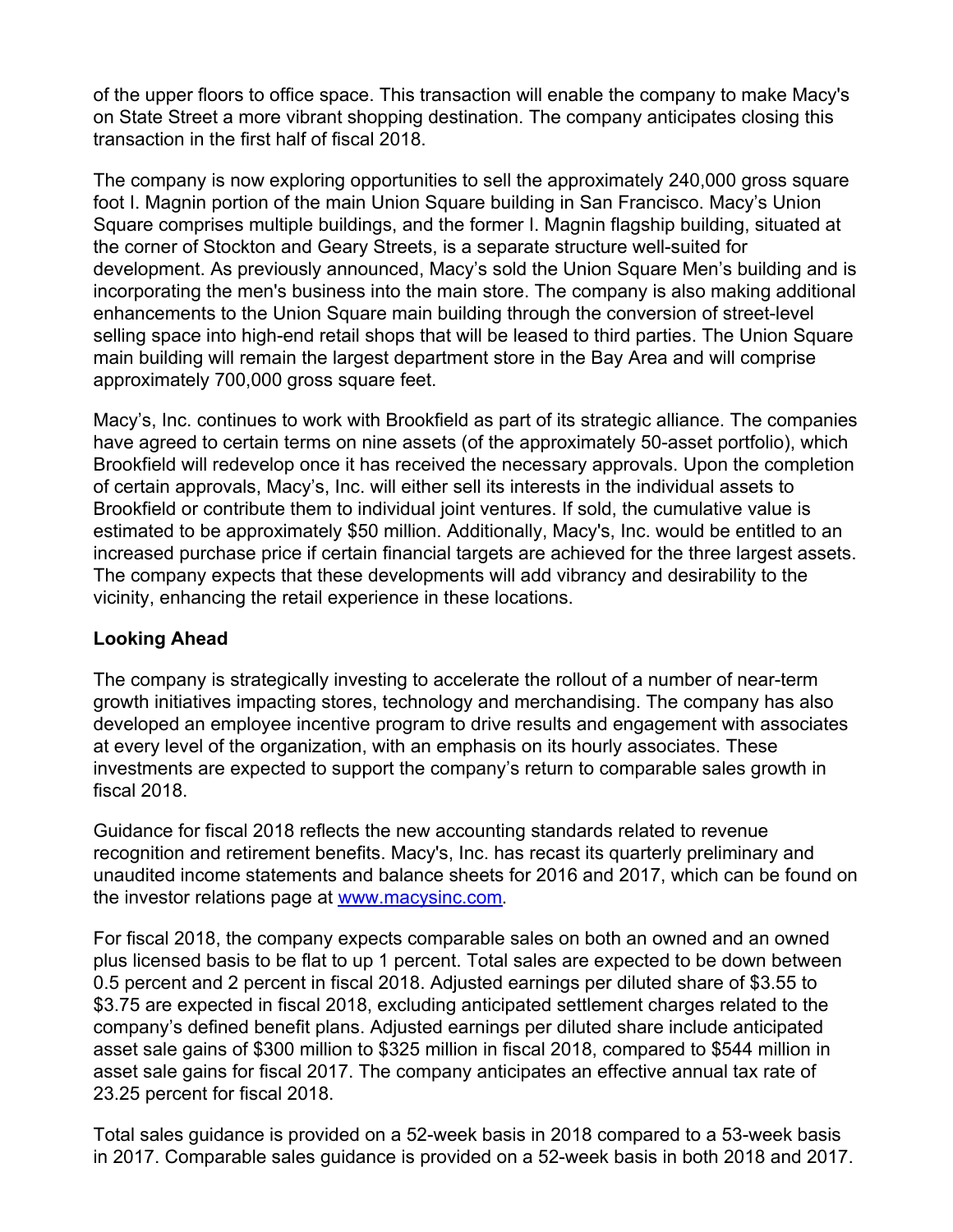## **Important Information Regarding Financial Measures**

Please see the final pages of this news release for important information regarding the calculation of the company's non-GAAP financial measures.

Macy's, Inc. is one of the nation's premier retailers. With fiscal 2017 sales of \$24.837 billion and approximately 130,000 employees, the company operates more than 690 department stores under the nameplates Macy's and Bloomingdale's, and approximately 160 specialty stores that include Bloomingdale's The Outlet, Bluemercury and Macy's Backstage. Macy's, Inc. operates stores in 44 states, the District of Columbia, Guam and Puerto Rico, as well as macys.com, bloomingdales.com and bluemercury.com. Bloomingdale's stores in Dubai and Kuwait are operated by Al Tayer Group LLC under license agreements. Macy's, Inc. has corporate offices in Cincinnati, Ohio, and New York, New York.

All statements in this press release that are not statements of historical fact are forwardlooking statements within the meaning of the Private Securities Litigation Reform Act of 1995. Such statements are based upon the current beliefs and expectations of Macy's management and are subject to significant risks and uncertainties. Actual results could differ materially from those expressed in or implied by the forward-looking statements contained in this release because of a variety of factors, including conditions to, or changes in the timing of, proposed real estate and other transactions, prevailing interest rates and non-recurring charges, the effect of federal tax reform, store closings, competitive pressures from specialty stores, general merchandise stores, off-price and discount stores, manufacturers' outlets, the Internet, mail-order catalogs and television shopping and general consumer spending levels, including the impact of the availability and level of consumer debt, the effect of weather and other factors identified in documents filed by the company with the Securities and Exchange Commission. Macy's disclaims any intention or obligation to update or revise any forward-looking statements, whether as a result of new information, future events or otherwise, except as required by law.

NOTE: Additional information on Macy's, Inc., including past news releases, is available at [www.macysinc.com/pressroom](http://www.macysinc.com/pressroom). A webcast of Macy's, Inc.'s call with analysts and investors will be held today (February 27) at 10:00 a.m. ET. The webcast is accessible to the media and general public via the company's website at [www.macysinc.com](http://www.macysinc.com). Analysts and investors may call in on 800-263-0877, passcode 5302609. A replay of the conference call can be accessed on the website or by calling 888-203-1112, passcode 5302609, about two hours after the conclusion of the call.

Macy's, Inc. is scheduled to present at the Bank of America Merrill Lynch Global Consumer & Retail Technology Conference at 8:00 a.m. ET on Tuesday, March 13, in New York City. Macy's, Inc. is scheduled to present at the Telsey Advisory Group Spring 2018 Consumer Conference at 2:05 p.m. ET on Tuesday, March 20, in New York City. Media and investors may access a live audio webcast of the presentations at [www.macysinc.com/ir.](http://www.macysinc.com/ir) A replay of the webcasts will be available on the company's website.

Moving forward, please note that the company will report financial results on Wednesdays and hold its call with analysts and investors at 9:30 a.m. ET. First quarter 2018 earnings will be announced on May 16, 2018.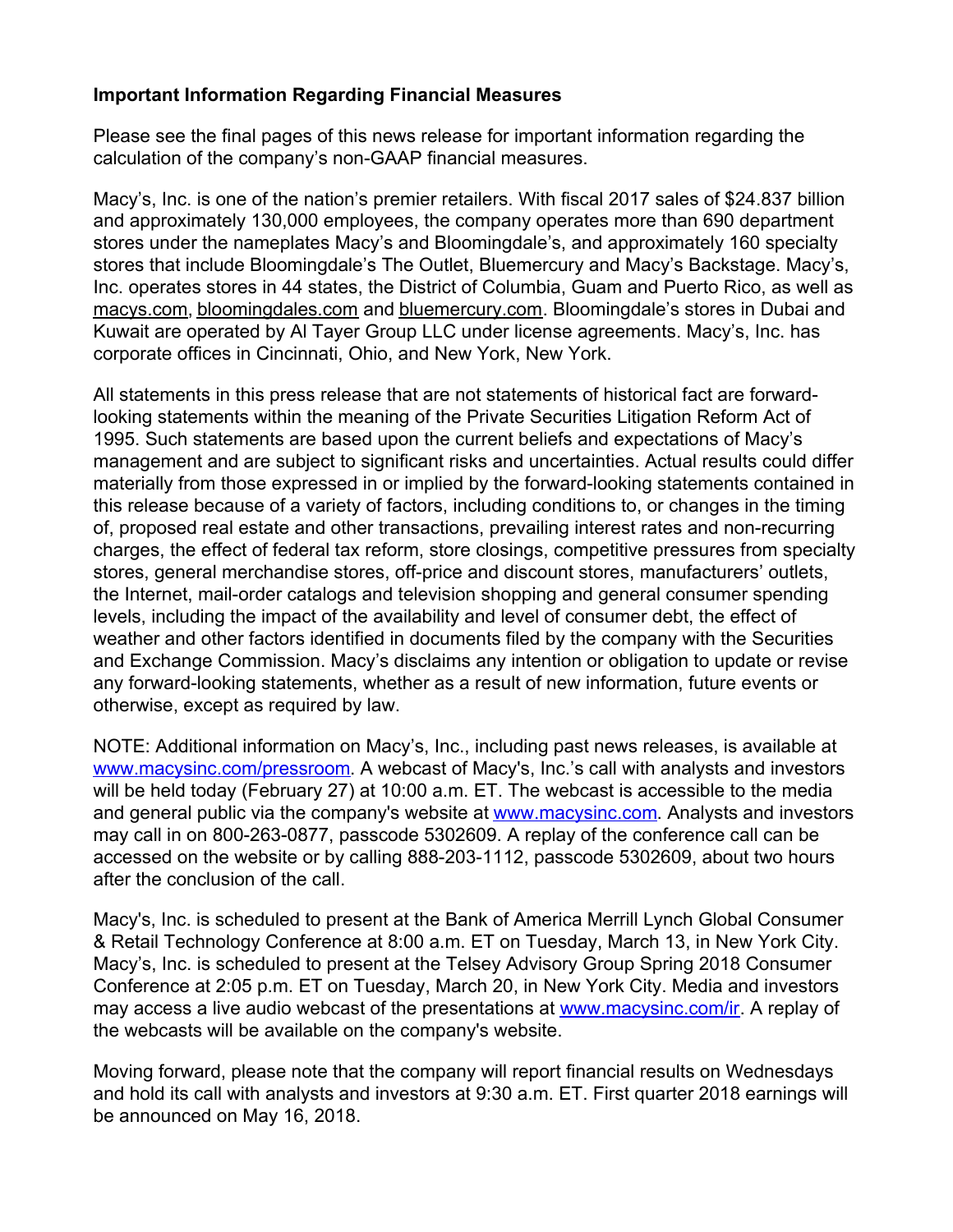#### Consolidated Statements of Income (Unaudited) (All amounts in millions except percentages and per share figures)

|                                                                      | 14 weeks<br>ended<br>February 3,<br>2018 |                                           | January 28,<br>2017 | 13 weeks<br>ended             |
|----------------------------------------------------------------------|------------------------------------------|-------------------------------------------|---------------------|-------------------------------|
|                                                                      | \$                                       | $%$ to<br><b>Net</b><br>sales             | \$                  | $%$ to<br><b>Net</b><br>sales |
| Net sales                                                            | \$8,666                                  |                                           | \$8,515             |                               |
| Cost of sales                                                        | 5,358                                    | 61.8%                                     | 5,251               | 61.7%                         |
| Gross margin                                                         | 3,308                                    | 38.2%                                     | 3,264               | 38.3%                         |
| Selling, general and administrative expenses                         |                                          | $(2,279)$ $(26.2\%)$ $(2,335)$ $(27.4\%)$ |                     |                               |
| Gains on sale of real estate (Note 1)                                | 368                                      | 4.2%                                      | 133                 | 1.6%                          |
| Restructuring, impairment, store closing and other costs<br>(Note 2) |                                          | $(152)$ $(1.8\%)$                         | (230)               | $(2.7\%)$                     |
| Settlement charges (Note 3)                                          | (32)                                     | $(0.4\%)$                                 | (17)                | $(0.2\%)$                     |
| Operating income                                                     | 1,213                                    | 14.0%                                     | 815                 | 9.6%                          |
| Interest expense – net                                               | (73)                                     |                                           | (87)                |                               |
| Net premiums on early retirement of debt (Note 4)                    | 11                                       |                                           |                     |                               |
| Income before income taxes                                           | 1,151                                    |                                           | 728                 |                               |
| Federal, state and local income tax benefit (expense)<br>(Note 5)    | 170                                      |                                           | (256)               |                               |
| Net income                                                           | 1,321                                    |                                           | 472                 |                               |
| Net loss attributable to noncontrolling interest                     | 4                                        |                                           | 3                   |                               |
| Net income attributable to Macy's, Inc. shareholders                 | \$1,325                                  |                                           | 475                 |                               |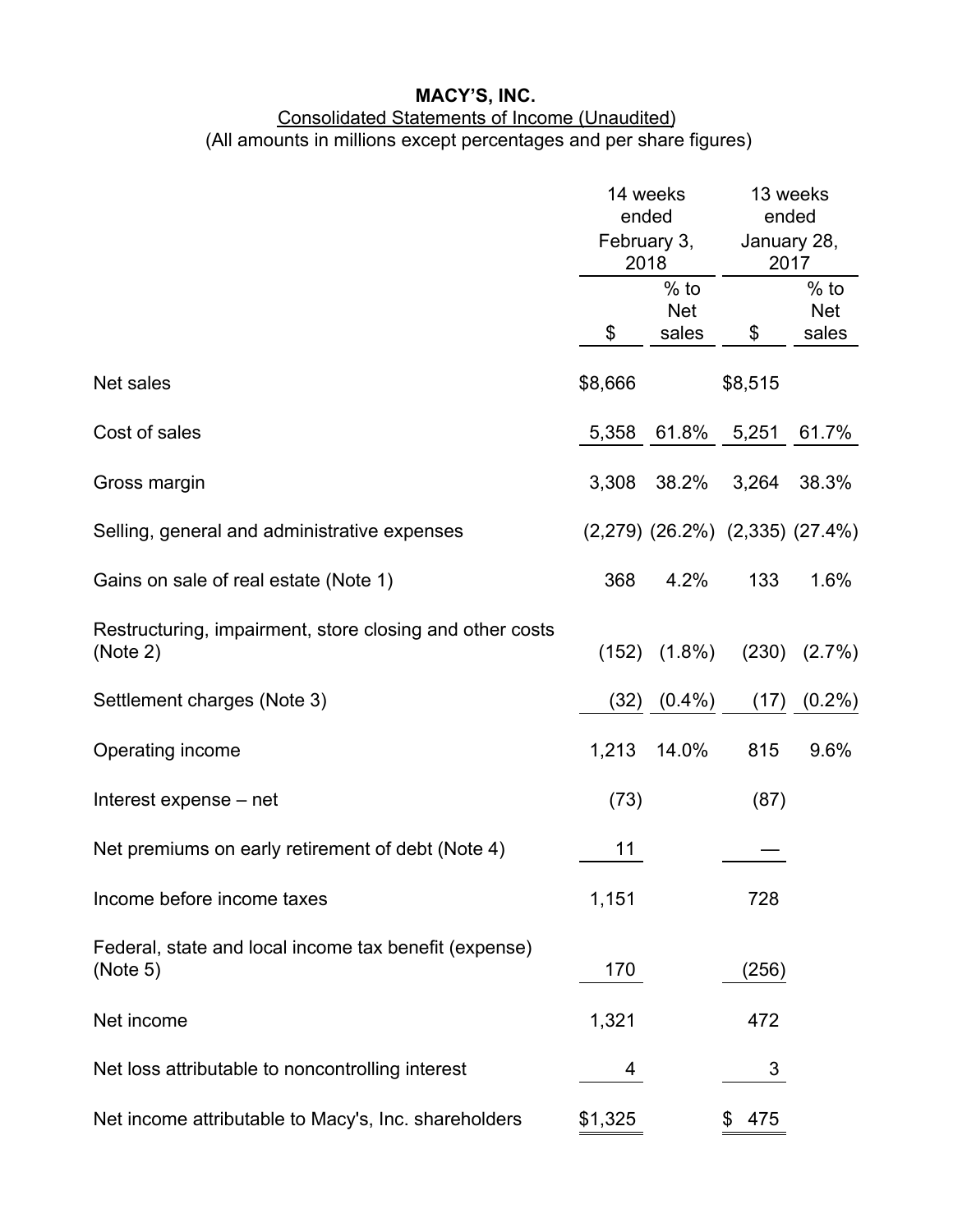| Basic earnings per share attributable to<br>Macy's, Inc. shareholders   | \$4.34 | \$1.56 |
|-------------------------------------------------------------------------|--------|--------|
| Diluted earnings per share attributable to<br>Macy's, Inc. shareholders | \$4.31 | \$1.54 |
| Average common shares:                                                  |        |        |
| <b>Basic</b>                                                            | 305.6  | 305.5  |
| <b>Diluted</b>                                                          | 307.4  | 307.8  |
| End of period common shares outstanding                                 | 304.8  | 304.1  |
| Depreciation and amortization expense                                   | 250    |        |

## Consolidated Statements of Income (Unaudited)

Notes:

(1) For the 14 weeks ended February 3, 2018, gains on sale of real estate included \$234 million, \$148 million after tax or \$.48 per diluted share attributable to Macy's, Inc., associated with the fiscal 2016 sale of the company's Union Square Men's building in San Francisco.

(2) For the 14 weeks ended February 3, 2018 and 13 weeks ended January 28, 2017, restructuring, impairment, store closing and other costs amounted to \$152 million and \$230 million, respectively, on a pre-tax basis. The after tax effect of these charges during the 14 weeks ended February 3, 2018 were \$99 million after tax or \$.32 per diluted share attributable to Macy's, Inc. These costs included \$91 million of severance and other human resource-related costs associated with organization changes and store closings, \$50 million of asset impairment charges, and \$11 million of other related costs and expenses. The after tax effect of these charges during the 13 weeks ended January 28, 2017 were \$137 million after tax or \$.45 per diluted share attributable to Macy's, Inc. These costs included \$166 million of severance and other human resource-related costs associated with the organization changes and store closings announced in January 2017, \$38 million of asset impairment charges primarily related to the store closings announced in January 2017 and \$26 million of other related costs and expenses.

(3) For the 14 weeks ended February 3, 2018 and 13 weeks ended January 28, 2017, noncash settlement charges of \$32 million and \$17 million, respectively, were recognized on a pre-tax basis. The after tax effect of these charges during the 14 weeks ended February 3, 2018 was \$21 million, or \$.07 per diluted share attributable to Macy's, Inc. The after tax effect of these charges during the 13 weeks ended January 28, 2017 was \$10 million, or \$.03 per diluted share attributable to Macy's, Inc. These charges resulted from an increase in lump sum distributions from the company's defined benefit retirement plans and are associated with store closings, a voluntary separation program and organizational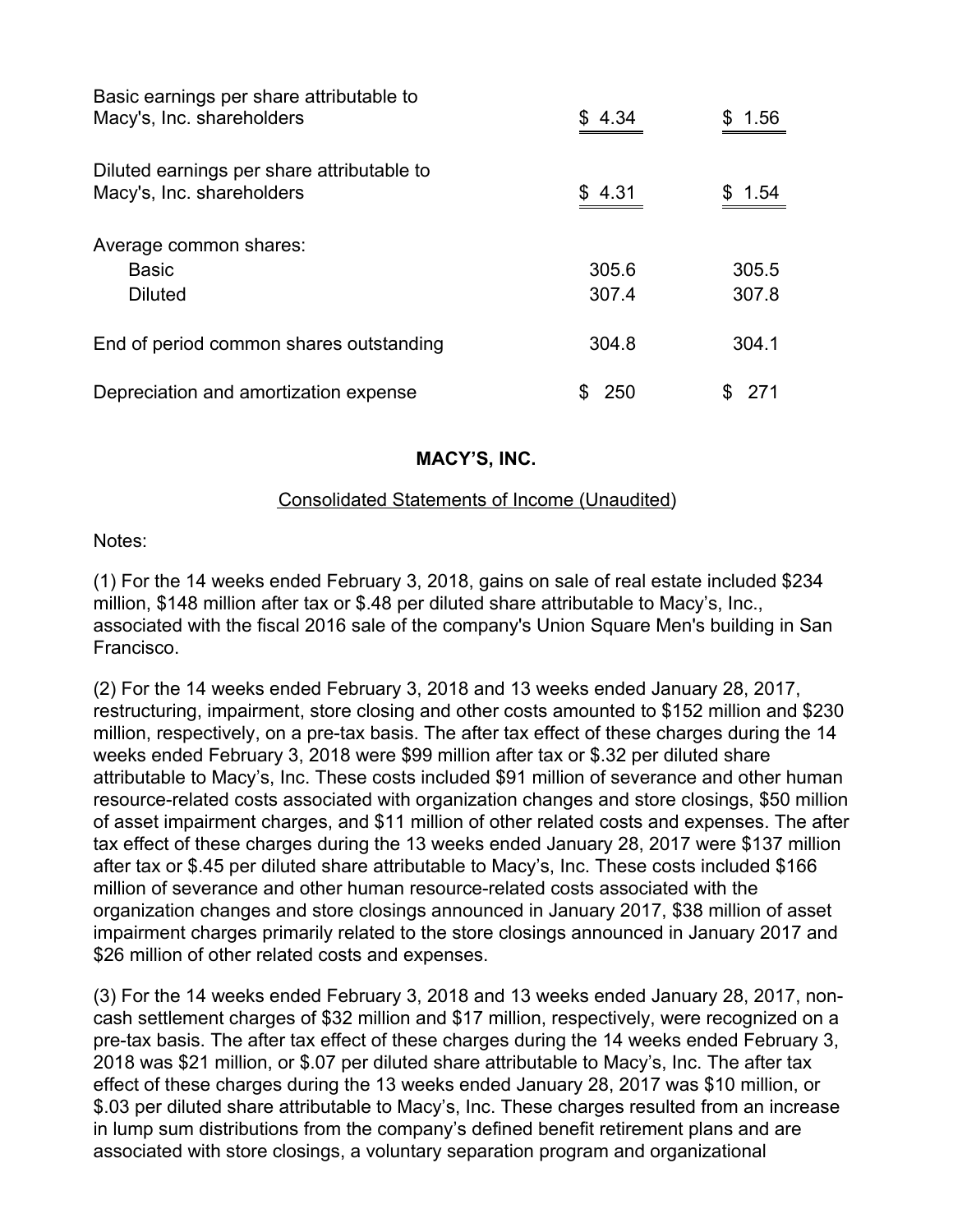restructuring, in addition to periodic distribution activity.

(4) The 14 weeks ended February 3, 2018 included \$11 million, on a pre-tax basis, of income related to premium amortization net of expenses and fees associated with the tender of certain debt instruments. The after tax income impact during the 14 weeks ended February 3, 2018 was \$7 million, or \$.02 per diluted share attributable to Macy's, Inc.

(5) For the 14 weeks ended February 3, 2018, federal, state and local income taxes differed from the company's federal income tax statutory rate of 33.7% primarily due to federal tax reform that led to the recognition of a non-cash tax benefit of \$571 million, or \$1.86 per diluted share attributable to Macy's, Inc., associated with the re-measurement of the company's deferred tax balances. Further, the 14 weeks ended February 3, 2018 included the recognition of approximately \$3 million of net tax deficiencies associated with sharebased payment awards due to the adoption of Accounting Standards Update 2016-09, *Improvements to Employee Share-Based Payment Accounting*. Historically, the company had recognized such amounts as an offset to accumulated excess tax benefits previously recognized in additional paid-in capital.

## **MACY'S, INC.**

#### Consolidated Statements of Income (Unaudited) (Note 1) (All amounts in millions except percentages and per share figures)

|                                                    | 53 weeks ended 52 weeks ended               |                   |                                           |                   |
|----------------------------------------------------|---------------------------------------------|-------------------|-------------------------------------------|-------------------|
|                                                    | February 3, 2018 January 28, 2017<br>$%$ to |                   |                                           | $%$ to            |
|                                                    |                                             | <b>Net</b>        |                                           | <b>Net</b>        |
|                                                    | \$                                          | sales             | \$                                        | sales             |
| Net sales                                          | \$24,837                                    |                   | \$25,778                                  |                   |
| Cost of sales                                      | 15,152                                      | 61.0%             | 15,621                                    | 60.6%             |
| Gross margin                                       | 9,685                                       | 39.0%             | 10,157                                    | 39.4%             |
| Selling, general and administrative expenses       |                                             |                   | $(8,131)$ $(32.8\%)$ $(8,474)$ $(32.8\%)$ |                   |
| Gains on sale of real estate (Note 2)              | 544                                         | 2.2%              | 209                                       | 0.8%              |
| Restructuring, impairment, store closing and other |                                             |                   |                                           |                   |
| costs (Note 3)                                     |                                             | $(186)$ $(0.7\%)$ |                                           | $(479)$ $(1.9\%)$ |
| Settlement charges (Note 4)                        | (105)                                       | $(0.4\%)$         | (98)                                      | $(0.4\%)$         |
| Operating income                                   | 1,807                                       | 7.3%              | 1,315                                     | 5.1%              |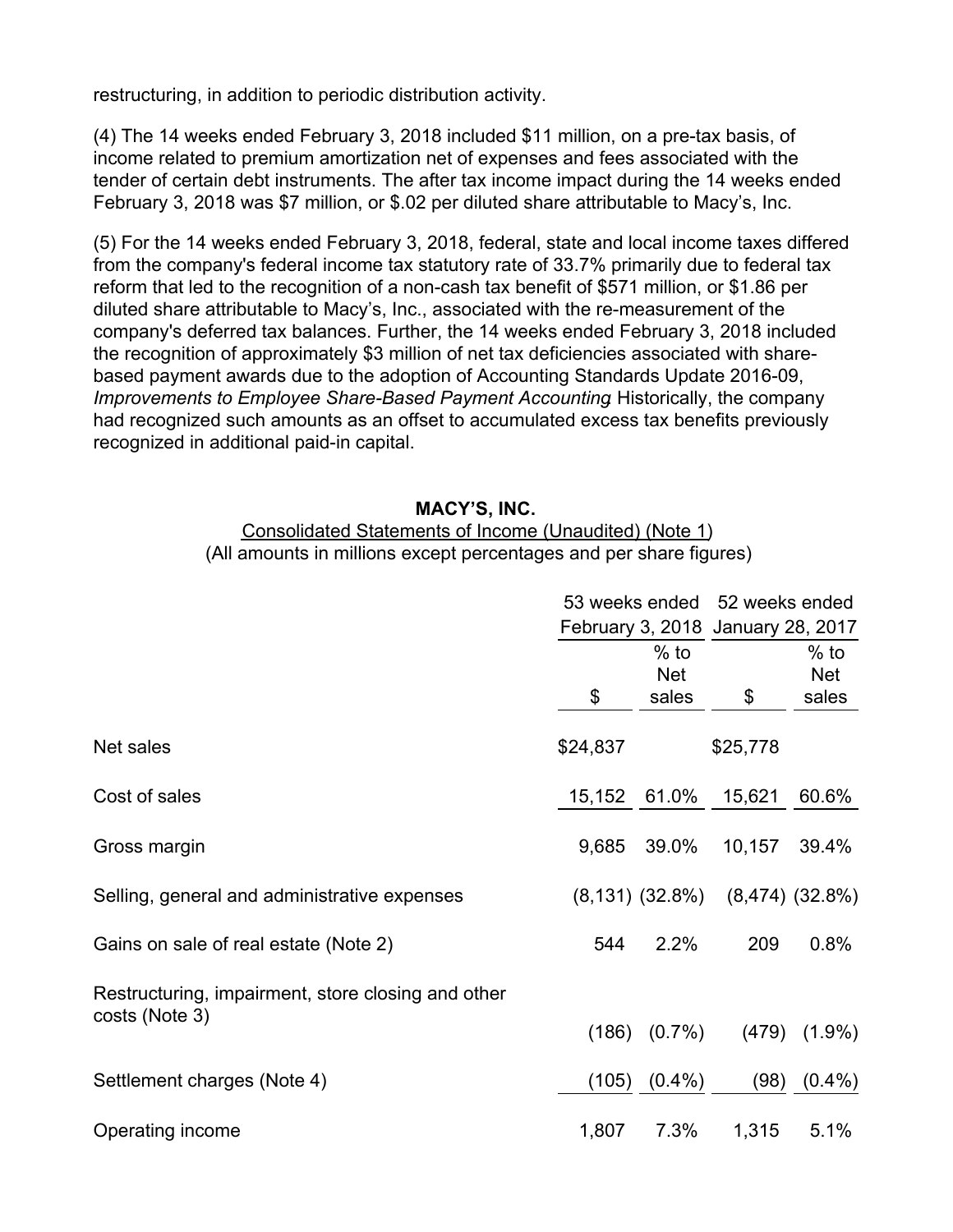| Interest expense - net                                                  | (310)          | (363)          |
|-------------------------------------------------------------------------|----------------|----------------|
| Net premiums on early retirement of debt (Note 5)                       | 10             |                |
| Income before income taxes                                              | 1,507          | 952            |
| Federal, state and local income tax benefit (expense)<br>(Note 6)       | 29             | (341)          |
| Net income                                                              | 1,536          | 611            |
| Net loss attributable to noncontrolling interest                        | 11             | 8              |
| Net income attributable to Macy's, Inc. shareholders                    | 1,547<br>\$    | 619<br>\$      |
| Basic earnings per share attributable to<br>Macy's, Inc. shareholders   | \$<br>5.07     | 2.01<br>\$     |
| Diluted earnings per share attributable to<br>Macy's, Inc. shareholders | \$<br>5.04     | \$<br>1.99     |
| Average common shares:<br><b>Basic</b><br><b>Diluted</b>                | 305.4<br>306.8 | 308.5<br>310.8 |
| End of period common shares outstanding                                 | 304.8          | 304.1          |
| Depreciation and amortization expense                                   | \$<br>991      | \$1,058        |

## Consolidated Statements of Income (Unaudited)

Notes:

(1) Results for fiscal 2017 and fiscal 2016 may not equal the sum of the quarterly results for the respective periods due to rounding conventions.

(2) During fiscal 2017, gains on sale of real estate included \$234 million, \$148 million after tax or \$.48 per diluted share attributable to Macy's, Inc., associated with the fiscal 2016 sale of the company's Union Square Men's building in San Francisco.

(3) During fiscal 2017 and fiscal 2016, restructuring, impairment, store closing and other costs amounted to \$186 million and \$479 million, respectively, on a pre-tax basis. The after tax effect of these charges during fiscal 2017 was \$119 million, or \$.39 per diluted share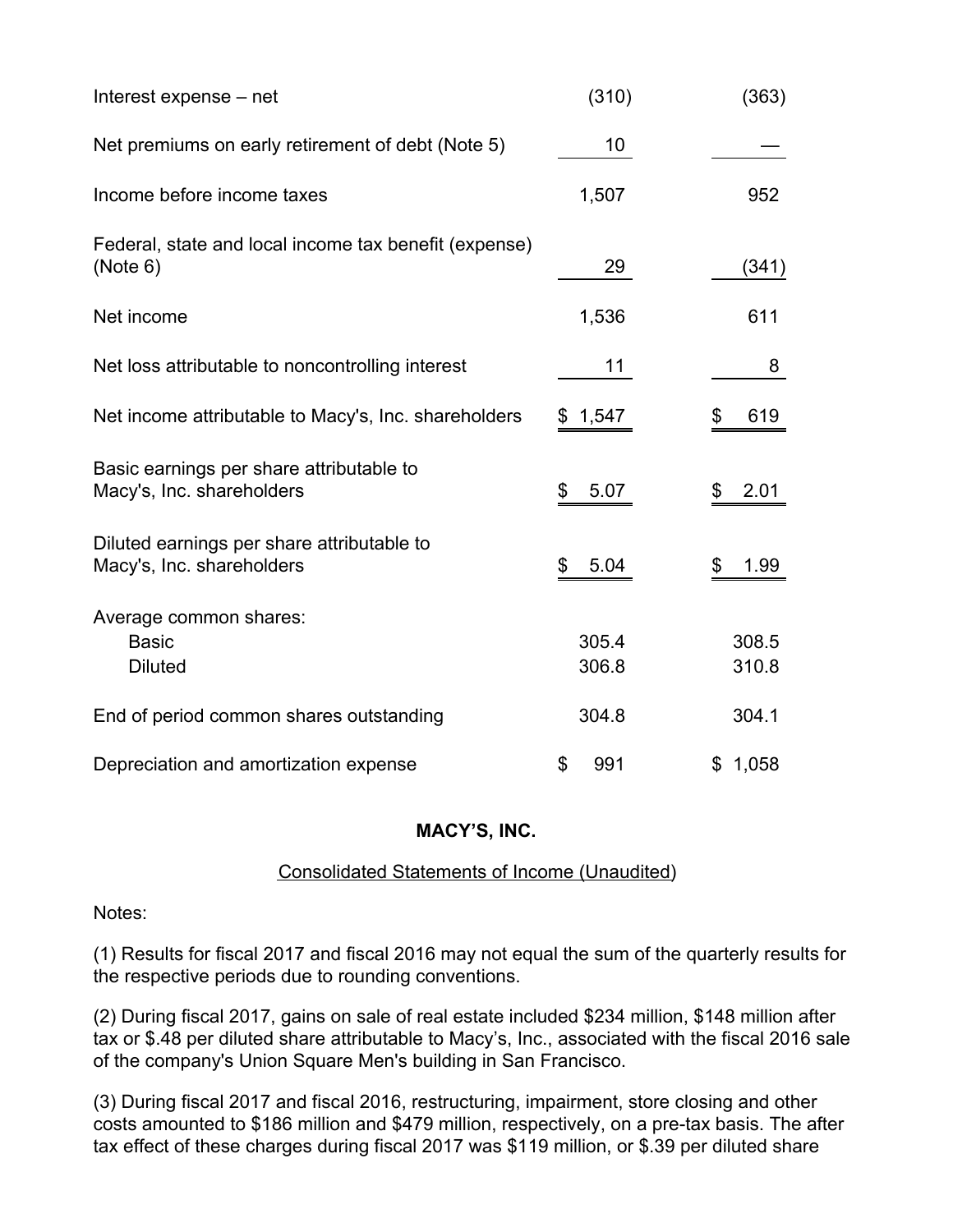attributable to Macy's, Inc. These costs included \$120 million of severance and other human resource-related costs primarily associated with organization changes and store closings, \$53 million of asset impairment charges and \$13 million of other related costs and expenses. The after tax effect of these charges during fiscal 2016 was \$290 million after tax, or \$.93 per diluted share attributable to Macy's, Inc. These costs included \$265 million of asset impairment charges primarily related to the store closings announced in January 2017, \$168 million of severance and other human resource-related costs primarily associated with the organization changes and store closings announced in January 2017 and \$46 million of other related costs and expenses.

(4) During fiscal 2017 and fiscal 2016, non-cash settlement charges of \$105 million and \$98 million, respectively, were recognized on a pre-tax basis. The after tax effect of these charges during fiscal 2017 was \$68 million, or \$.22 per diluted share attributable to Macy's, Inc. The after tax effect of these charges during fiscal 2016 was \$59 million, or \$.19 per diluted share attributable to Macy's, Inc. These charges resulted from an increase in lump sum distributions from the company's defined benefit retirement plans and are associated with store closings, a voluntary separation program and organizational restructuring, in addition to periodic distribution activity.

(5) Fiscal 2017 included \$10 million of income, on a pre-tax basis, related to premium amortization net of expenses and fees associated with the debt tender and early retirement of certain debt instruments. The after tax income impact during fiscal 2017 was \$7 million, or \$.02 per diluted share attributable to Macy's, Inc.

(6) Federal, state and local income taxes during fiscal 2017 differed from the company's federal income tax statutory rate of 33.7% primarily due to federal tax reform that led to the recognition of a non-cash tax benefit of \$571 million, or \$1.86 per diluted share attributable to Macy's, Inc., associated with the re-measurement of the company's deferred tax balances. Further, fiscal 2017 included the recognition of approximately \$15 million of net tax deficiencies associated with share-based payment awards due to the adoption of Accounting Standards Update 2016-09, *Improvements to Employee Share-Based Payment Accounting*. Historically, the company had recognized such amounts as an offset to accumulated excess tax benefits previously recognized in additional paid-in capital.

## **MACY'S, INC.**

## Consolidated Balance Sheets (Unaudited)

(millions)

|                           | February 3,<br>2018 |   | January 28,<br>2017 |
|---------------------------|---------------------|---|---------------------|
| ASSETS:                   |                     |   |                     |
| <b>Current Assets:</b>    |                     |   |                     |
| Cash and cash equivalents | \$<br>1.455         | S | 1,297               |
| <b>Receivables</b>        | 363                 |   | 522                 |
| Merchandise inventories   | 5,178               |   | 5,399               |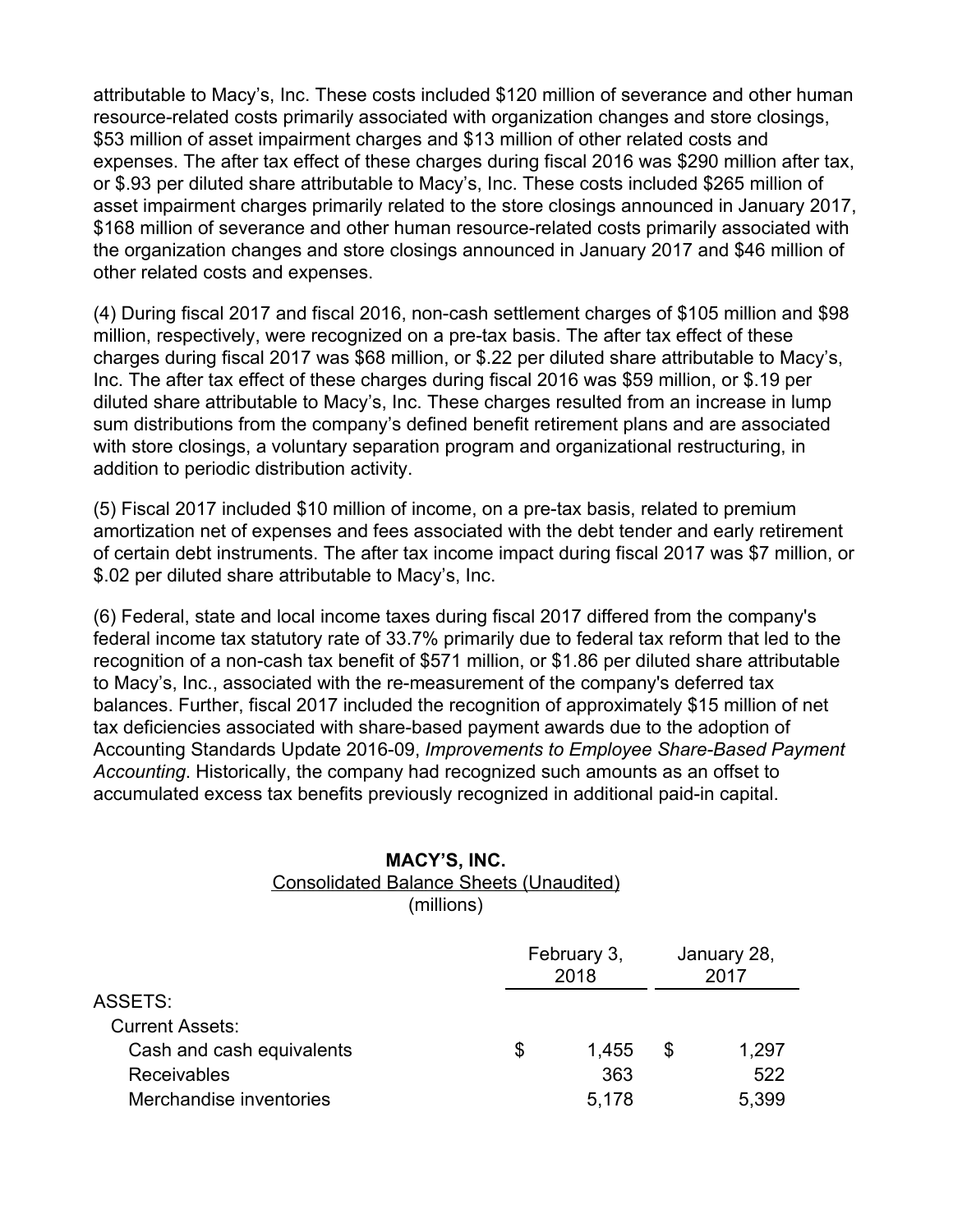| Prepaid expenses and other current<br>assets                         |              |                |        |
|----------------------------------------------------------------------|--------------|----------------|--------|
|                                                                      | 448          |                | 408    |
| <b>Total Current Assets</b>                                          | 7,444        |                | 7,626  |
| Property and Equipment - net                                         | 6,672        |                | 7,017  |
| Goodwill                                                             | 3,897        |                | 3,897  |
| Other Intangible Assets - net                                        | 488          |                | 498    |
| <b>Other Assets</b>                                                  | 880          |                | 813    |
| <b>Total Assets</b>                                                  | \$<br>19,381 | \$             | 19,851 |
| LIABILITIES AND SHAREHOLDERS' EQUITY:<br><b>Current Liabilities:</b> |              |                |        |
| Short-term debt                                                      | \$<br>22     | $\mathfrak{L}$ | 309    |
| Merchandise accounts payable                                         | 1,590        |                | 1,423  |
| Accounts payable and accrued liabilities                             | 3,167        |                | 3,563  |
| Income taxes                                                         | 296          |                | 352    |
| <b>Total Current Liabilities</b>                                     | 5,075        |                | 5,647  |
| Long-Term Debt                                                       | 5,861        |                | 6,562  |
| <b>Deferred Income Taxes</b>                                         | 1,122        |                | 1,443  |
| <b>Other Liabilities</b>                                             | 1,662        |                | 1,877  |
| <b>Shareholders' Equity:</b>                                         |              |                |        |
| Macy's, Inc.                                                         | 5,673        |                | 4,323  |
| Noncontrolling interest                                              | (12)         |                | (1)    |
| <b>Total Shareholders' Equity</b>                                    | 5,661        |                | 4,322  |
| <b>Total Liabilities and Shareholders' Equity</b>                    |              |                |        |
|                                                                      | \$<br>19,381 | \$             | 19,851 |

Note: Certain reclassifications were made to prior year's amounts to conform with the classifications of such amounts in the most recent years.

## **MACY'S, INC.** Consolidated Statements of Cash Flows (Unaudited) (millions)

| 53 weeks            | 52 weeks            |
|---------------------|---------------------|
| ended               | ended               |
| February 3,<br>2018 | January 28,<br>2017 |

Cash flows from operating activities: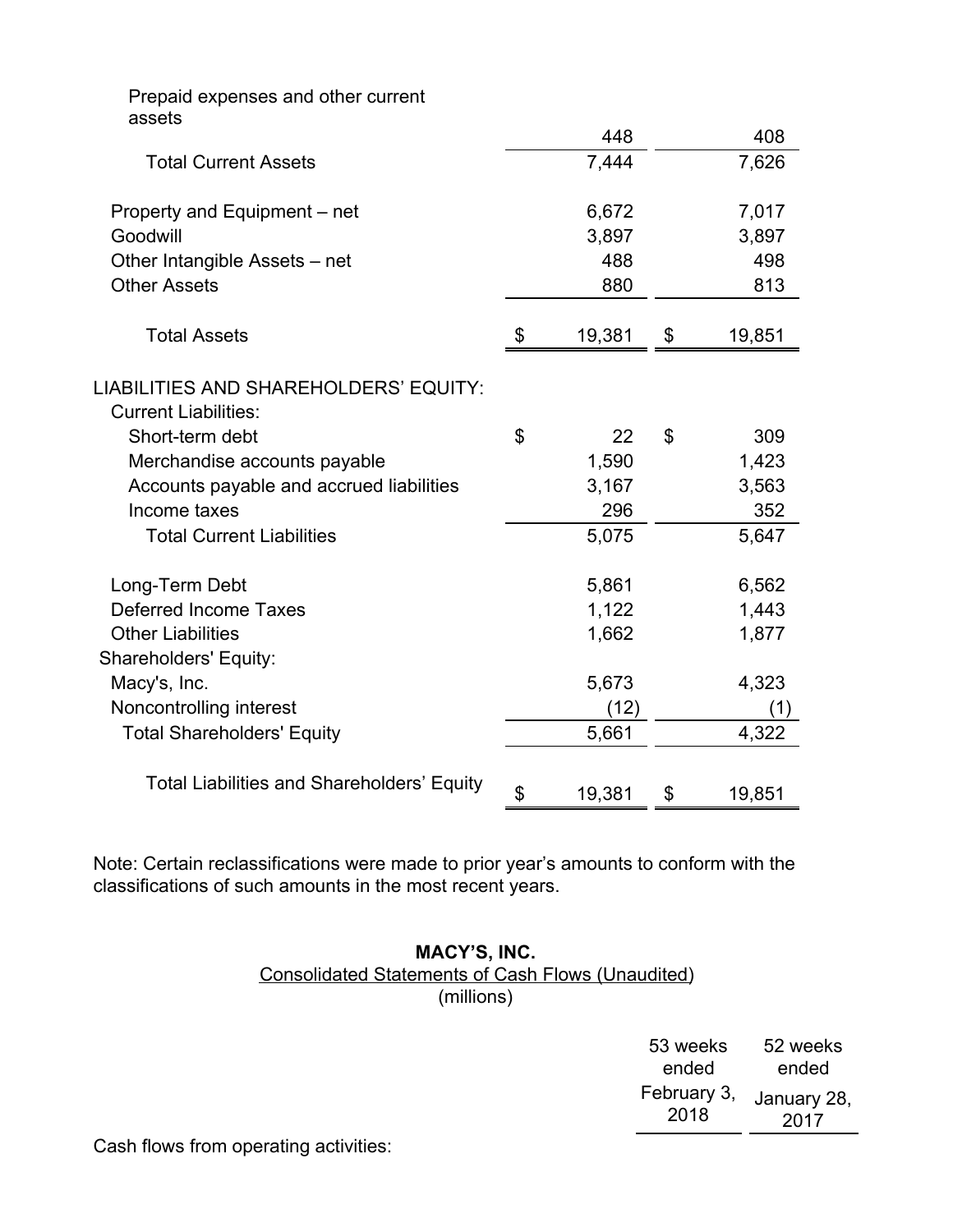| Net income                                                  | \$<br>1,536 | \$<br>611   |
|-------------------------------------------------------------|-------------|-------------|
| Adjustments to reconcile net income to net cash provided by |             |             |
| operating activities:                                       |             |             |
| Restructuring, impairment, store closing and other costs    | 186         | 479         |
| Settlement charges                                          | 105         | 98          |
| Depreciation and amortization                               | 991         | 1,058       |
| Stock-based compensation expense                            | 58          | 61          |
| Gains on sale of real estate                                | (544)       | (209)       |
| Amortization of financing costs and premium on acquired     |             |             |
| debt                                                        | (45)        | (14)        |
| Changes in assets and liabilities:                          |             |             |
| (Increase) decrease in receivables                          | 120         | (1)         |
| Decrease in merchandise inventories                         | 221         | 107         |
| Increase in prepaid expenses and other current assets       | (14)        | (8)         |
| Increase (decrease) in merchandise accounts payable         | 162         | (132)       |
| Decrease in accounts payable, accrued liabilities and       |             |             |
| other items not separately identified                       | (179)       | (127)       |
| Increase (decrease) in current income taxes                 | (114)       | 125         |
| Decrease in deferred income taxes                           | (412)       | (139)       |
| Change in other assets and liabilities not separately       |             |             |
| identified                                                  | (127)       | (108)       |
| Net cash provided by operating activities                   | 1,944       | 1,801       |
| Cash flows from investing activities:                       |             |             |
| Purchase of property and equipment                          | (487)       | (596)       |
| Capitalized software                                        | (273)       | (316)       |
| Disposition of property and equipment                       | 411         | 673         |
| Other, net                                                  | (24)        | 52          |
| Net cash used by investing activities                       | (373)       | (187)       |
|                                                             |             |             |
| Cash flows from financing activities:                       |             |             |
| Debt repaid                                                 | (954)       | (751)       |
| Dividends paid                                              | (461)       | (459)       |
| Increase (decrease) in outstanding checks                   | (15)        | 61          |
| Acquisition of treasury stock                               | (1)         | (316)       |
| Issuance of common stock                                    | 6           | 36          |
| Financing costs                                             | (1)         | (3)         |
| Proceeds from noncontrolling interest                       | 13          | 6           |
| Net cash used by financing activities                       | (1, 413)    | (1, 426)    |
|                                                             |             |             |
| Net increase in cash and cash equivalents                   | 158         | 188         |
| Cash and cash equivalents beginning of period               | 1,297       | 1,109       |
| Cash and cash equivalents end of period                     | 1,455       | \$<br>1,297 |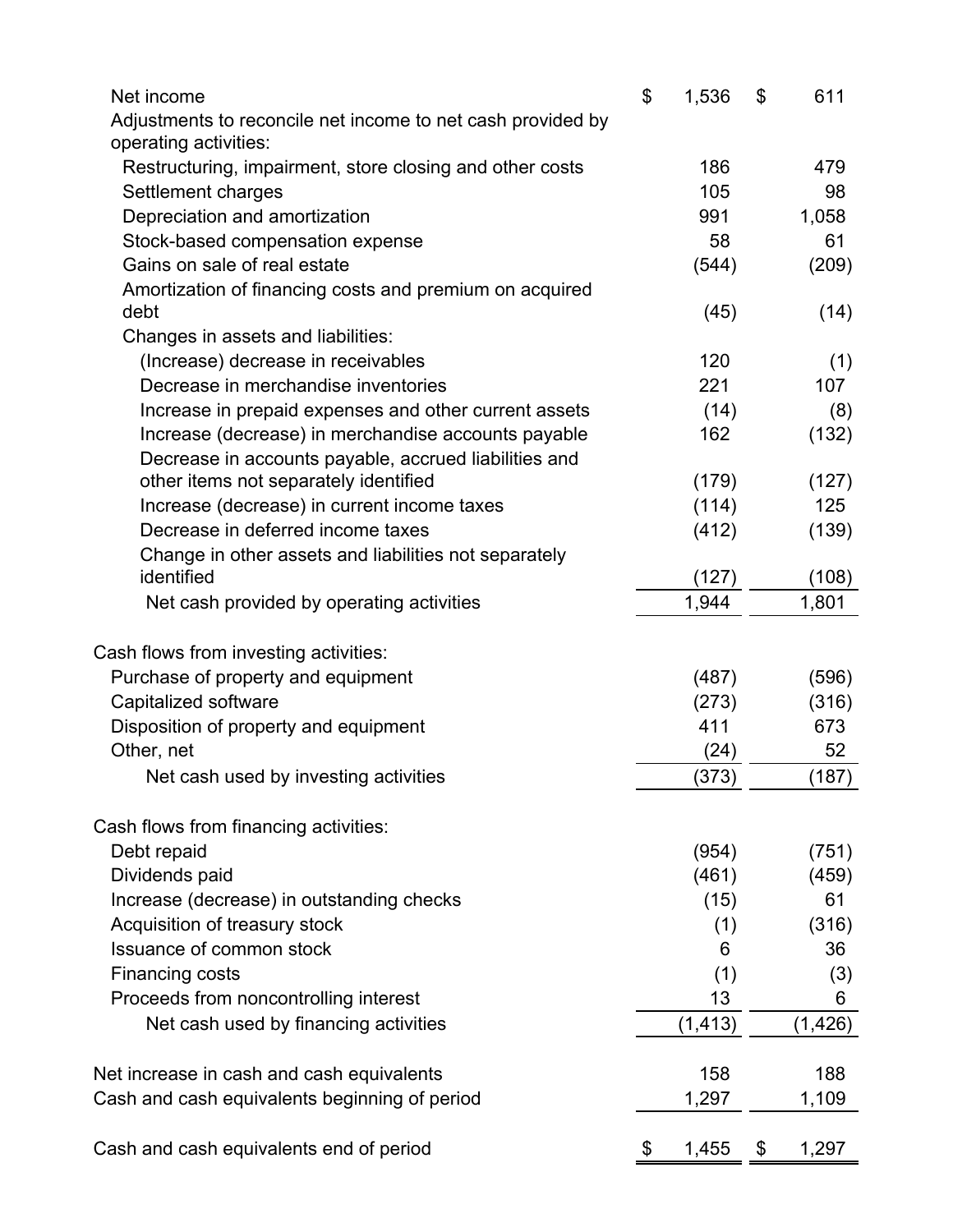Note: Certain reclassifications were made to prior year's amounts to conform with the classifications of such amounts in the most recent years.

## **MACY'S, INC.**

## Important Information Regarding Non-GAAP Financial Measures

The company reports its financial results in accordance with U.S. generally accepted accounting principles ("GAAP"). However, management believes that certain non-GAAP financial measures provide users of the company's financial information with additional useful information in evaluating operating performance. Management believes that providing supplemental changes in comparable sales on an owned plus licensed basis, which includes the impact of growth in comparable sales of departments licensed to third parties, assists in evaluating the company's ability to generate sales growth, whether through owned businesses or departments licensed to third parties, and in evaluating the impact of changes in the manner in which certain departments are operated. In addition, management believes that excluding certain items from operating income and diluted earnings per share attributable to Macy's, Inc. shareholders that are not associated with the company's core operations and that may vary substantially in frequency and magnitude period-to-period provides a useful supplemental measure that assists in evaluating the company's ability to generate earnings and to more readily compare this metric between past and future periods. Further, providing cash flow from operating activities net of cash used in investing activities is a useful measure in evaluating the company's ability to generate cash from operations after giving effect to cash used by investing activities.

The reconciliation of the forward-looking non-GAAP financial measure of changes in comparable sales on an owned plus licensed basis to GAAP comparable sales (i.e., on an owned basis) is in the same manner as illustrated below, where the impact of growth in comparable sales of departments licensed to third parties is the only reconciling item. In addition, the company does not provide the most directly comparable forward-looking GAAP measure of diluted earnings per share attributable to Macy's, Inc. shareholders excluding certain items because the timing and amount of excluded items are unreasonably difficult to fully and accurately estimate.

Non-GAAP financial measures should be viewed as supplementing, and not as an alternative or substitute for, the company's financial results prepared in accordance with GAAP. Certain of the items that may be excluded or included in non-GAAP financial measures may be significant items that could impact the company's financial position, results of operations or cash flows and should therefore be considered in assessing the company's actual and future financial condition and performance. Additionally, the amounts received by the company on account of sales of departments licensed to third parties are limited to commissions received on such sales. The methods used by the company to calculate its non-GAAP financial measures may differ significantly from methods used by other companies to compute similar measures. As a result, any non-GAAP financial measures presented herein may not be comparable to similar measures provided by other companies.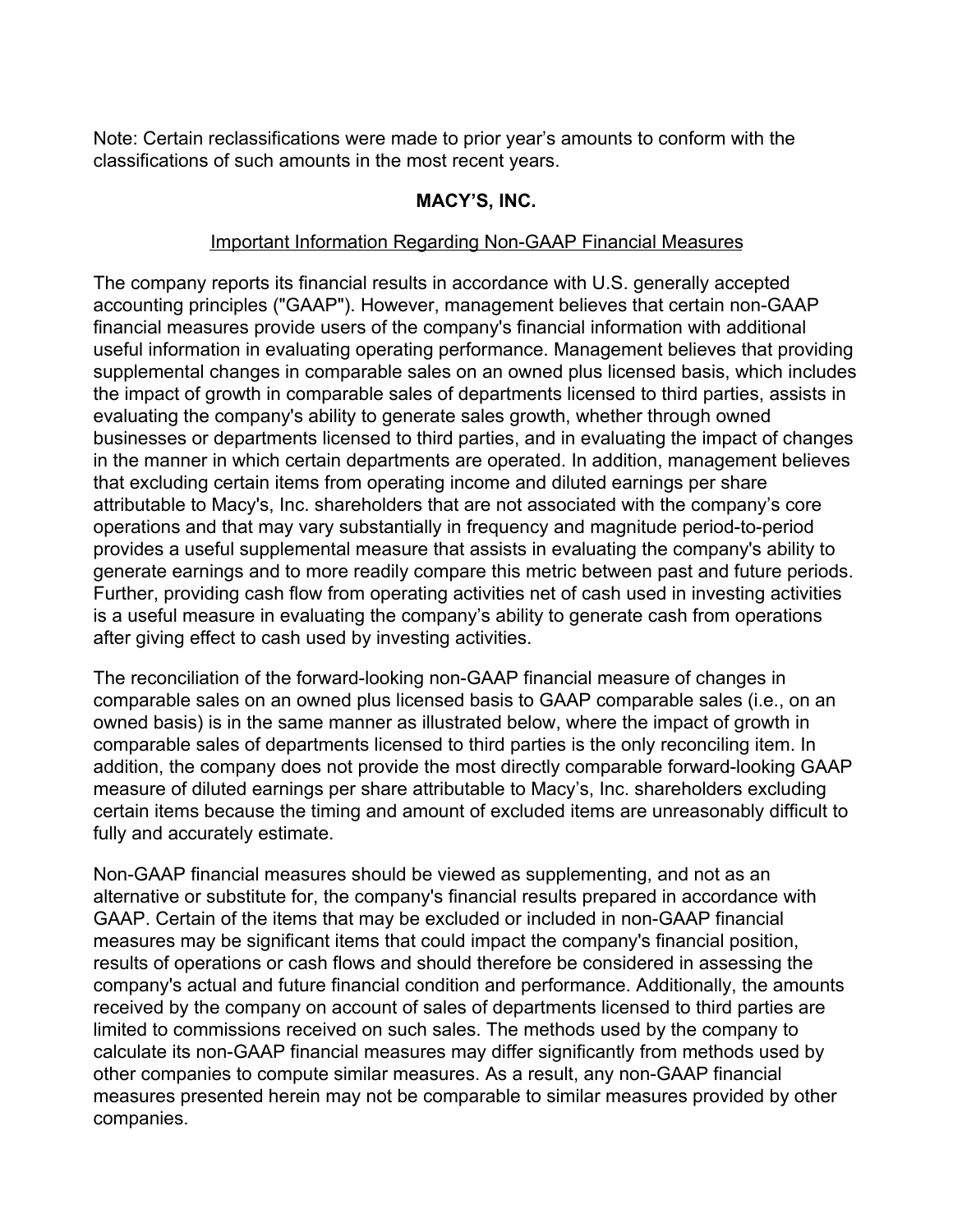## **Important Information Regarding Non-GAAP Financial Measures**

## **Change in Comparable Sales**

|                                                                                           | 14 Weeks<br>Ended<br>February<br>3,<br>2018 | 53 Weeks<br>Ended<br>February<br>3,<br>2018 |
|-------------------------------------------------------------------------------------------|---------------------------------------------|---------------------------------------------|
| Increase (decrease) in comparable sales on an owned basis (Note<br>1)                     | 1.3%                                        | $(2.2)\%$                                   |
| Impact of growth in comparable sales of departments<br>licensed to third parties (Note 2) | 0.1%                                        | 0.3%                                        |
| Increase (decrease) in comparable sales on an owned plus licensed<br>basis                | 1.4%                                        | (1.9)%                                      |

Notes:

(1) Represents the period-to-period percentage change in net sales from stores in operation throughout the year presented and the immediately preceding year and all online sales of macys.com and bloomingdales.com, adjusting for the 53rd week in fiscal 2017, excluding commissions from departments licensed to third parties. Stores undergoing remodeling, expansion or relocation remain in the comparable sales calculation unless the store is closed for a significant period of time. Definitions and calculations of comparable sales differ among companies in the retail industry.

(2) Represents the impact of including the sales of departments licensed to third parties occurring in stores in operation throughout the year presented and the immediately preceding year and all online sales of macys.com and bloomingdales.com, adjusting for the 53rd week in fiscal 2017, in the calculation of comparable sales. The company licenses third parties to operate certain departments in its stores and online and receives commissions from these third parties based on a percentage of their net sales. In its financial statements prepared in conformity with GAAP, the company includes these commissions (rather than sales of the departments licensed to third parties) in its net sales. The company does not, however, include any amounts in respect of licensed department sales (or any commissions earned on such sales) in its comparable sales in accordance with GAAP (i.e., on an owned basis). The amounts of commissions earned on sales of departments licensed to third parties are not material to its net sales for the periods presented.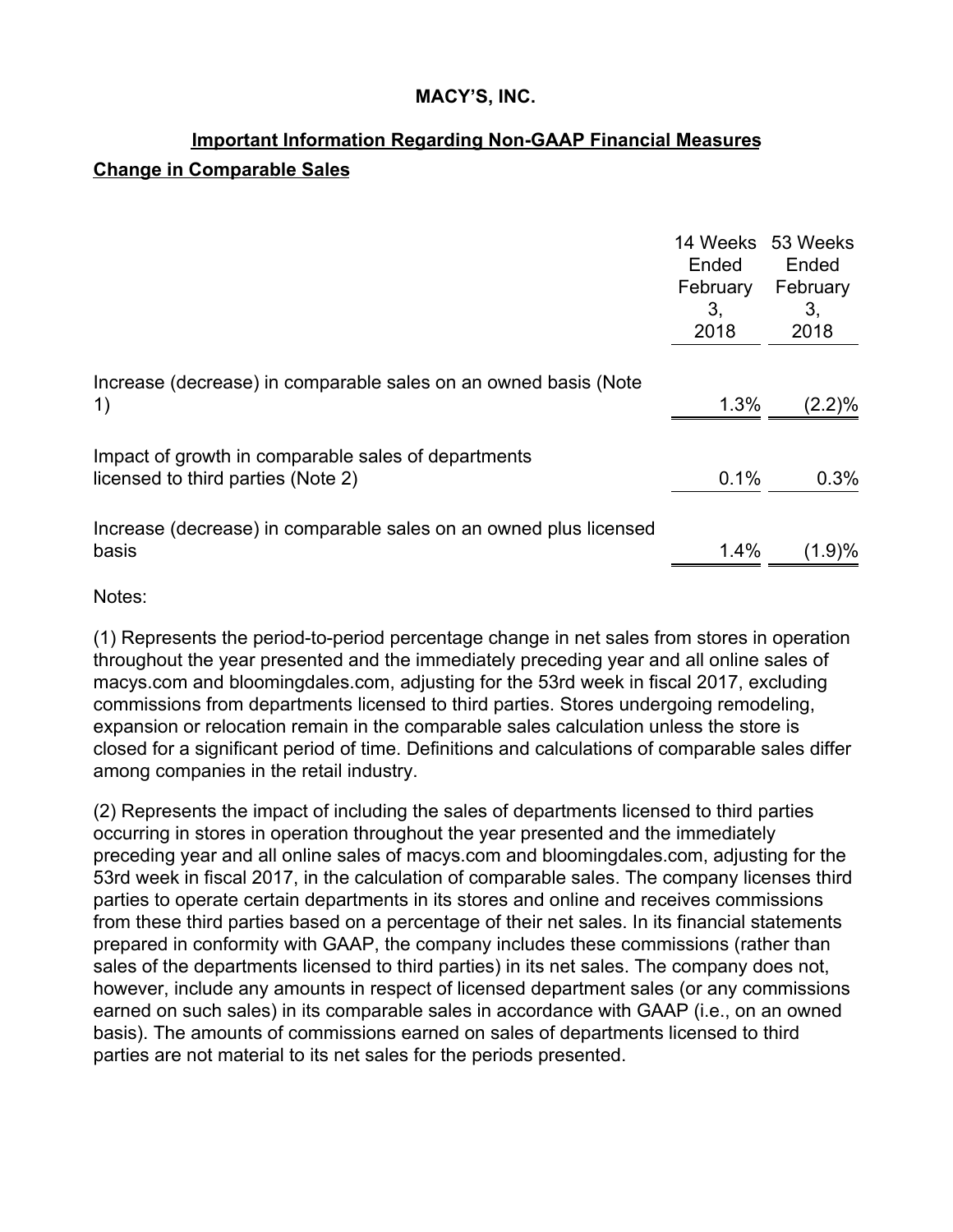## **MACY'S, INC.** Important Information Regarding Non-GAAP Financial Measures

## Diluted Earnings Per Share Attributable to Macy's, Inc. Shareholders, Excluding Certain Items

The following is a reconciliation of the non-GAAP financial measure of diluted earnings per share attributable

to Macy's, Inc. shareholders, excluding certain items identified below, to GAAP diluted earnings per share

attributable to Macy's, Inc., shareholders, which the company believes to be the most directly comparable

GAAP measure.

|                                                                                                                                                                                                                                                                                                                                                                                                                                                                                                                                        |          | 14<br>Weeks<br>Ended<br>February<br>3,<br>2018                                                               |          | 13<br><b>Weeks</b><br>Ended<br>January<br>28,<br>2017                                    |
|----------------------------------------------------------------------------------------------------------------------------------------------------------------------------------------------------------------------------------------------------------------------------------------------------------------------------------------------------------------------------------------------------------------------------------------------------------------------------------------------------------------------------------------|----------|--------------------------------------------------------------------------------------------------------------|----------|------------------------------------------------------------------------------------------|
| Diluted earnings per share attributable to Macy's, Inc. shareholders<br>Add back the pre-tax impact of restructuring, impairment, store<br>closing and other costs<br>Add back the pre-tax impact of settlement charges<br>Deduct the pre-tax impact of net premiums on<br>the early retirement of debt<br>Deduct the income tax impact of certain items identified above<br>Deduct the deferred tax effects of federal tax reform<br>Diluted earnings per share attributable to Macy's, Inc. shareholders,<br>excluding certain items | \$<br>\$ | 4.31<br>0.50<br>0.10<br>(0.03)<br>(0.20)<br>(1.86)<br>2.82<br>53<br>Weeks<br>Ended<br>February<br>3,<br>2018 | \$<br>\$ | 1.54<br>0.75<br>0.05<br>(0.32)<br>2.02<br>52<br>Weeks<br>Ended<br>January<br>28,<br>2017 |
| Diluted earnings per share attributable to Macy's, Inc. shareholders<br>Add back the pre-tax impact of restructuring, impairment, store<br>closing and other costs<br>Add back the pre-tax impact of settlement charges                                                                                                                                                                                                                                                                                                                | \$       | 5.04<br>0.61<br>0.34                                                                                         | \$       | 1.99<br>1.54<br>0.31                                                                     |